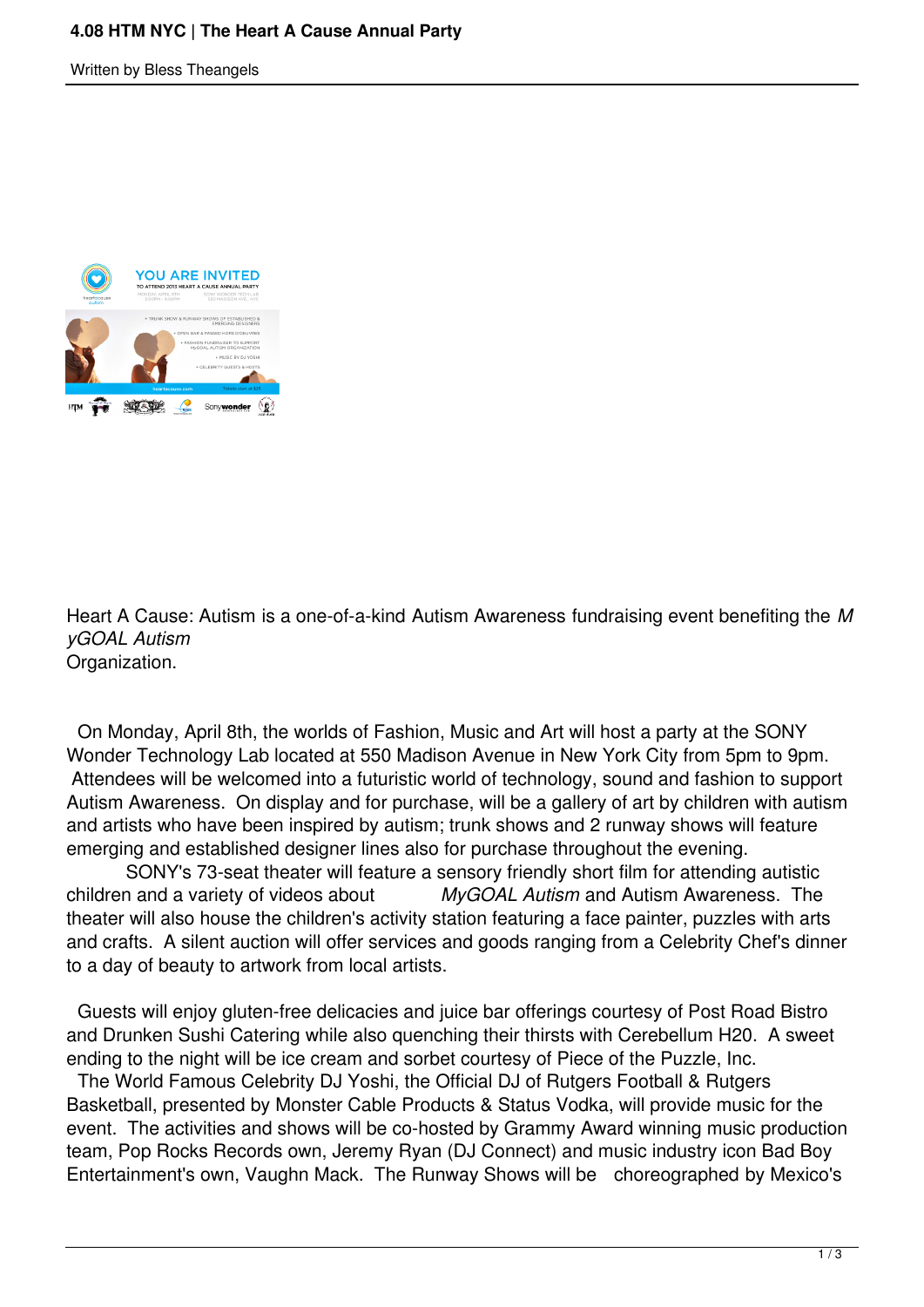Next Top Model Judge, Motivational Speaker and Professional Photographer, Jo Lance.

 Celebrity guests include Imamu Mayfield, former IBF Cruiser Weight World Champion and current national spokesperson for World Champions Against Bullying (WCAB) and World Boxing Cares (WBC), Rachel Truehart of ABC's "The Bachelor" and "Bachelor Pad 3," NFL player Aaron Beasley of the Philadelphia Eagles, Atlanta Falcons and NY Jets, and Shakyra Lashae of VH1's "You're Cut Off 2," VJ of Revenge Magazine and spokesmodel for recording artist and actor, 50 Cents' Street King Energy Shots will be walking in the Runway shows, with more to be confirmed.

 To help Heart A Cause: Autism raise funds for Autism Awareness, visit www.heartacause.co m . You can purchase the state of the state of the state of the state of the state of the state of the state of the state of the state of the state of the state of the state of the state of the state of the state of the st

tickets, donate or learn about sponsorship opportunities.

 [P](http://www.heartacause.com/)resenting Sponsors Marvel US Mgmt, American Apothecary, SONY W[onder Technology La](http://www.heartacause.com/)b and MyGOAL Autism are joined by Official Sponsors Salon Prodigy, Glamma Diva, Drunken Sushi Catering, Post Road Bistro, Cerebellum H2O, Piece of the Puzzle, Inc., DJ Yoshi Entertainment, Why Blue Matters, Untapped Movement, Absolutely Dazzling, Freehold Boxing and Fitness, Serendipity Concierge, 1st Klass Entertainment, The World Bar, Hospitality Holdings, Jimmy Swagg, Inc.,

Pop Rocks Records and

Bad Boy Entertainment with Vaughn Mack Enterprises

## **About MyGOAL Autism**

*MyGOAL Autism*  is a 501 c(3) non-profit organization, which supports families facing Autism . Through education, marriage counseling, and advocacy *MyGOAL*<sub>II</sub> Autism helps families as they navigate through the complex challenges associated with the journey of autism from diagnoses to recovery or a better quality of life. *MyGOAL Autism* is in their sixth year of service and continues to enliven their vision to restore lives and families affected by Autism through Education and Empowerment. Visit www.mygoalautism.org or call (877) 886-9462

f

.

[or more information.](http://www.mygoalautism.org/)

 **About Heart A Cause** *Marvel US Mgmt*, a boutique business management company specializing in brand management, marketing, social media and event design, partnered with